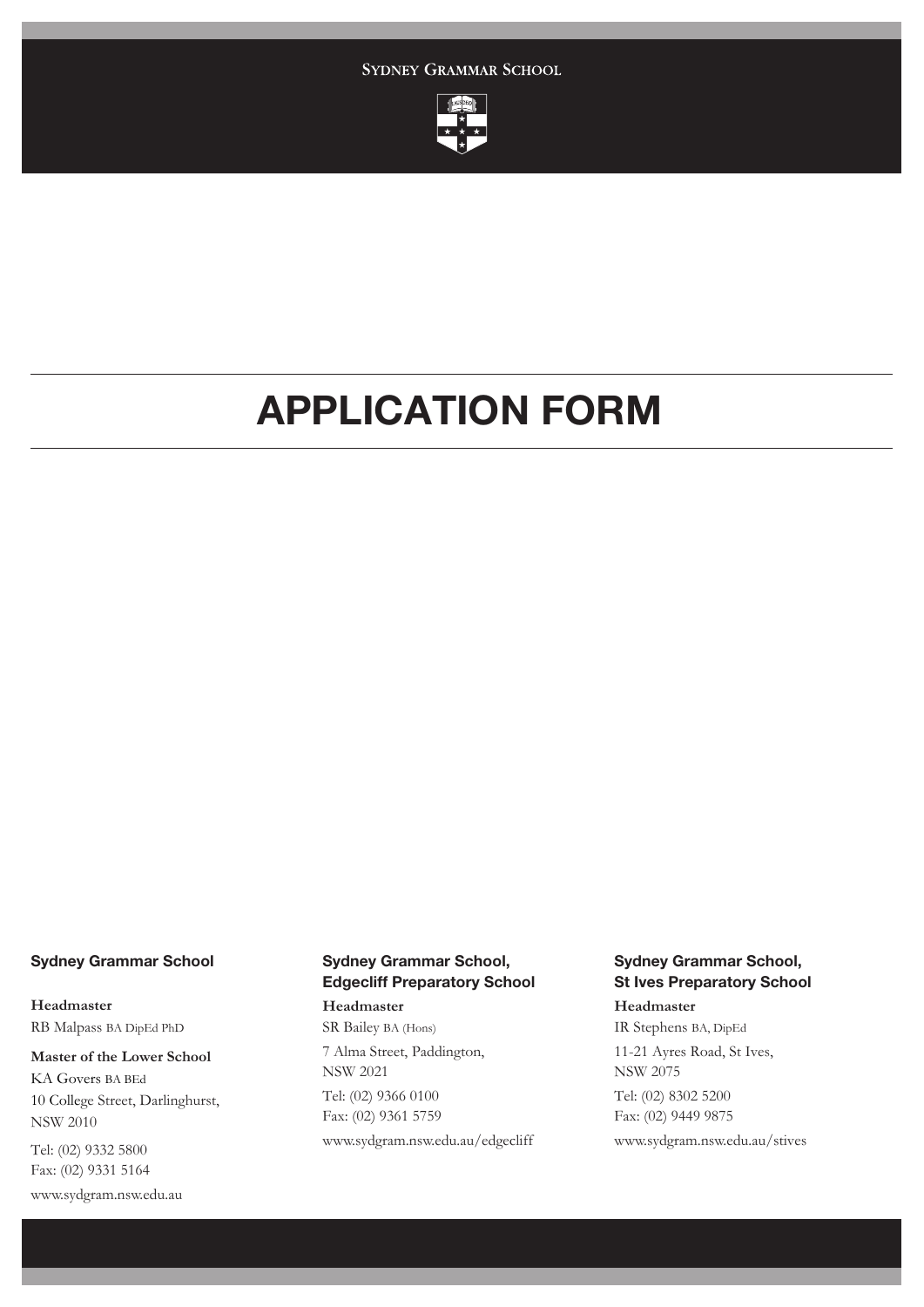# Application Form

| Family name of boy                                                                                                                                                                                                                                                                                                                                                                                               |               |  |            |    |                        |                                     |               | Given name(s)               |                                                  |             |            |               |                        |  |  |                                       |
|------------------------------------------------------------------------------------------------------------------------------------------------------------------------------------------------------------------------------------------------------------------------------------------------------------------------------------------------------------------------------------------------------------------|---------------|--|------------|----|------------------------|-------------------------------------|---------------|-----------------------------|--------------------------------------------------|-------------|------------|---------------|------------------------|--|--|---------------------------------------|
| Date and year of birth                                                                                                                                                                                                                                                                                                                                                                                           |               |  |            |    | Calendar year of entry |                                     |               |                             |                                                  |             |            |               | Class or Form of entry |  |  |                                       |
| Please lodge application form directly with the relevant<br>Branch of School into which entry is sought<br>Edgecliff<br>College Street<br>St Ives<br>Preparatory School or College Street - see address on front.                                                                                                                                                                                                |               |  |            |    |                        |                                     |               |                             |                                                  |             |            |               |                        |  |  |                                       |
| Current school                                                                                                                                                                                                                                                                                                                                                                                                   |               |  |            |    |                        |                                     |               |                             |                                                  |             |            | Class or Form |                        |  |  |                                       |
| Details of any previous application made to Sydney Grammar School                                                                                                                                                                                                                                                                                                                                                |               |  |            |    |                        |                                     |               |                             |                                                  |             |            |               |                        |  |  |                                       |
| Has your son any family ties with the School? If so, please give details                                                                                                                                                                                                                                                                                                                                         |               |  |            |    |                        |                                     |               |                             |                                                  |             |            |               |                        |  |  |                                       |
| Note: You should inform any other person named above that his or her name is being given to the School in this way.                                                                                                                                                                                                                                                                                              |               |  |            |    |                        |                                     |               |                             |                                                  |             |            |               |                        |  |  |                                       |
| Has your son any brother(s) currently at the School? Please give details                                                                                                                                                                                                                                                                                                                                         |               |  |            |    |                        |                                     |               |                             |                                                  |             |            |               |                        |  |  |                                       |
| Is a language other than English spoken at home?                                                                                                                                                                                                                                                                                                                                                                 |               |  |            |    | No                     |                                     |               | If yes, please give details |                                                  |             |            |               |                        |  |  |                                       |
| The School is open to boys who are citizens or permanent residents of Australia. Please tick the box or boxes for any of the categories below to which your<br>son belongs. Proof of status may be required. If none of these categories apply it is essential that you attach on a separate sheet full details of your own<br>and your son's current citizenship and residency status and any expected changes. |               |  |            |    |                        |                                     |               |                             |                                                  |             |            |               |                        |  |  |                                       |
| Citizen                                                                                                                                                                                                                                                                                                                                                                                                          |               |  |            |    |                        |                                     |               |                             | Permanent Resident (please provide copy of Visa) |             |            |               |                        |  |  | Dependent Child of Permanent Resident |
| Resident Dependent Child of Citizen                                                                                                                                                                                                                                                                                                                                                                              |               |  |            |    |                        | Other (Please provide copy of Visa) |               |                             |                                                  |             |            |               |                        |  |  |                                       |
| Parent 1                                                                                                                                                                                                                                                                                                                                                                                                         |               |  |            |    |                        |                                     |               | Parent 2                    |                                                  |             |            |               |                        |  |  |                                       |
| Full name<br>Title                                                                                                                                                                                                                                                                                                                                                                                               |               |  |            |    |                        | Title                               | Full name     |                             |                                                  | Family name |            |               |                        |  |  |                                       |
|                                                                                                                                                                                                                                                                                                                                                                                                                  |               |  |            |    |                        |                                     |               |                             |                                                  |             |            |               |                        |  |  |                                       |
| Given name(s)                                                                                                                                                                                                                                                                                                                                                                                                    |               |  |            |    |                        |                                     | Given name(s) |                             |                                                  |             |            |               |                        |  |  |                                       |
|                                                                                                                                                                                                                                                                                                                                                                                                                  |               |  |            |    |                        |                                     |               |                             |                                                  |             |            |               |                        |  |  |                                       |
| Telephone: (Home)                                                                                                                                                                                                                                                                                                                                                                                                |               |  | (Business) |    |                        |                                     |               | Telephone: (Home)           |                                                  |             | (Business) |               |                        |  |  |                                       |
|                                                                                                                                                                                                                                                                                                                                                                                                                  |               |  |            |    |                        |                                     |               |                             |                                                  |             |            |               |                        |  |  |                                       |
| (Mobile)                                                                                                                                                                                                                                                                                                                                                                                                         |               |  |            |    |                        |                                     | (Mobile)      |                             |                                                  |             |            |               |                        |  |  |                                       |
| Email:                                                                                                                                                                                                                                                                                                                                                                                                           |               |  |            |    |                        |                                     | Email:        |                             |                                                  |             |            |               |                        |  |  |                                       |
|                                                                                                                                                                                                                                                                                                                                                                                                                  |               |  |            |    |                        |                                     |               |                             |                                                  |             |            |               |                        |  |  |                                       |
| Home address                                                                                                                                                                                                                                                                                                                                                                                                     |               |  |            |    |                        |                                     |               |                             | Home address (if different)                      |             |            |               |                        |  |  |                                       |
| Postcode                                                                                                                                                                                                                                                                                                                                                                                                         |               |  |            |    |                        | Postcode                            |               |                             |                                                  |             |            |               |                        |  |  |                                       |
| Optional question: Is the boy an Aboriginal or Torres Strait Islander?                                                                                                                                                                                                                                                                                                                                           |               |  |            |    |                        | Yes                                 |               | <b>No</b>                   |                                                  |             |            |               |                        |  |  |                                       |
| IMPORTANT Both parents must sign below. Please retain one copy of this Application Form for reference. Please now complete the Application Fee<br>Payment information below and ensure your payment is included with this application.                                                                                                                                                                           |               |  |            |    |                        |                                     |               |                             |                                                  |             |            |               |                        |  |  |                                       |
| We the undersigned hereby verify that the above information is correct.<br>We also agree to be bound by the Terms and Conditions of Enrolment and Admission listed on page 2 and 3. Date                                                                                                                                                                                                                         |               |  |            |    |                        |                                     |               |                             |                                                  |             |            |               |                        |  |  |                                       |
| Signature of Parent 1                                                                                                                                                                                                                                                                                                                                                                                            |               |  |            |    |                        | Signature of Parent 2               |               |                             |                                                  |             |            |               |                        |  |  |                                       |
|                                                                                                                                                                                                                                                                                                                                                                                                                  |               |  |            |    |                        |                                     |               |                             |                                                  |             |            |               |                        |  |  |                                       |
| Print name                                                                                                                                                                                                                                                                                                                                                                                                       |               |  |            |    |                        |                                     |               | Print name                  |                                                  |             |            |               |                        |  |  |                                       |
|                                                                                                                                                                                                                                                                                                                                                                                                                  |               |  |            |    |                        |                                     |               |                             |                                                  |             |            |               |                        |  |  |                                       |
| <b>Application and Entrance Fee</b>                                                                                                                                                                                                                                                                                                                                                                              |               |  |            |    |                        |                                     |               |                             |                                                  |             |            |               |                        |  |  |                                       |
| A non-refundable Application Fee of \$275 including GST is payable with the initial application. (See General Notes for further information). This is separate<br>from, and in addition to, the Entrance Fee which is payable only when a place at the School is offered and accepted. (See General Notes for further<br>information).                                                                           |               |  |            |    |                        |                                     |               |                             |                                                  |             |            |               |                        |  |  |                                       |
| I enclose a cheque for                                                                                                                                                                                                                                                                                                                                                                                           | \$            |  |            |    |                        | I wish to pay by                    |               |                             | MasterCard or Visa                               |             |            |               | Card expiry date       |  |  |                                       |
| Credit card number                                                                                                                                                                                                                                                                                                                                                                                               |               |  |            |    |                        |                                     |               |                             |                                                  |             | CCV        |               |                        |  |  |                                       |
| Signature of cardholder                                                                                                                                                                                                                                                                                                                                                                                          |               |  |            |    |                        |                                     |               | Name on card                |                                                  |             |            |               |                        |  |  |                                       |
|                                                                                                                                                                                                                                                                                                                                                                                                                  |               |  |            |    |                        |                                     |               |                             |                                                  |             |            |               |                        |  |  |                                       |
| For School use only                                                                                                                                                                                                                                                                                                                                                                                              |               |  |            |    |                        |                                     |               |                             |                                                  |             |            |               |                        |  |  |                                       |
| <b>Application Fee</b>                                                                                                                                                                                                                                                                                                                                                                                           | \$            |  |            |    |                        |                                     |               |                             |                                                  |             |            |               |                        |  |  |                                       |
| <b>Entrance Fee</b>                                                                                                                                                                                                                                                                                                                                                                                              | $\frac{1}{2}$ |  |            | on |                        |                                     |               |                             |                                                  |             |            |               |                        |  |  |                                       |
|                                                                                                                                                                                                                                                                                                                                                                                                                  |               |  |            | on |                        |                                     |               |                             |                                                  |             |            |               |                        |  |  |                                       |

1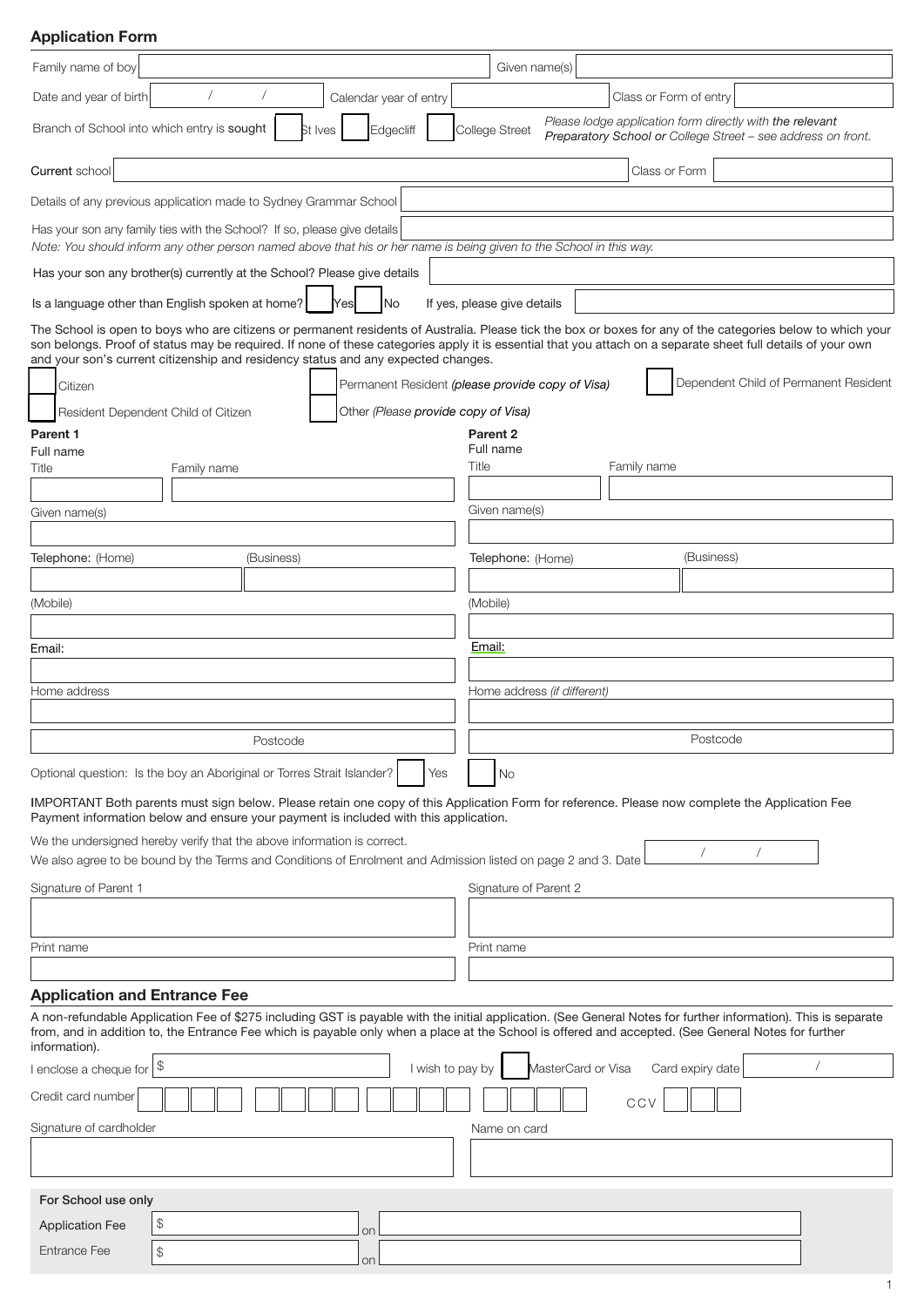# **Conditions of Enrolment and Admission**

# A School Attendance, Leave and Uniform

- The School has a strict attendance policy. All boys must attend school on all school days in term and must attend sport or other compulsory activities on all Saturdays or other days or times on which they are required to play or to watch sport or to take part in any other compulsory event unless granted leave in writing in advance by the responsible person or prevented from attending by misadventure or illness.
- 2. Attendance must be in the prescribed School or sports uniform as required unless explicit permission has been granted to wear non-uniform clothes.
- 3. Any misadventure or illness which prevents attendance must be notified to the School as soon as possible and further explanation provided as required in accordance with the requirements of each branch of the School.
- 4. Requests for leave in advance will be considered under the terms of the School's Policy on Leave and Related Matters as issued or amended by the Headmaster from time to time.
- 5. Leave is considered under the following categories only (in summary form): health-related reasons; bereavement; serious compassionate reason as judged by the School; the funeral of a close relative or friend; special religious observance, as approved for leave by the School; participation in an approved School-based competition or activity or a competition or activity closely connected to the same, as judged by the School; and exceptional and compelling circumstances as judged by the School.
- 6. Requests for leave to be granted must be sent in writing to the address and person nominated by the relevant branch of the School from time to time.
- 7. Failure to attend regularly or truancy may lead to the removal of a boy from the School by the Headmaster.

# B School Work, Sport etc.

- 8 At College Street each boy is given a copy of the School Rules in his School Diary. He is expected to keep the Diary with him at School and to know and obey the School Rules.
- 9 Regular reports upon the conduct and progress of the boy will be sent to the parent.
- 10 Each boy must do the prescribed homework.
- 11 Promotion from year to year and retention in the School depend upon satisfactory progress and conduct. These considerations are especially important for entry to the First Form and to the Fifth Form at College Street.
- 12 A high standard of behaviour is expected from parents. Parents must treat all staff and members of the School community with respect and courtesy at all times. Written and spoken communications should always be civil and courteous.
- 13 Sport is an important part of the School's programme. The School endeavours as far as reasonably possible to ensure that sporting activities are both safe and enjoyable. The risks associated with each sport are regularly assessed, as is the condition of equipment and grounds. Accidents do happen from time to time, and it is important that you are aware of the risks associated with playing the sports in which your son participates. Details of some of the main risks associated with particular sports are available from the Sportsmaster's Office.
- 14 Boys in Third Class and above at the Preparatory Schools participate in School sport. Sport is compulsory for all boys in all Forms at College Street up to the end of Third Term in the Fifth Form, after which point it is optional. A boy who is chosen to represent the School at any level must fulfil this obligation in preference to any commitment to an outside body. School sport comes before club sport, for example.

# C Payment of Fees, Removal

- 15 The School fees shall be as the Trustees from time to time determine. Such fees are payable by the parents in advance in three equal instalments at the commencement of the First, Second and Third Terms and the School shall be under no obligation to render an account or make a demand.
- 16 Each parent is jointly and severally liable for the payment of fees and for the payment of any additional charges incurred in respect of compulsory activities or purchases or incurred with the consent of either parent. Each parent is jointly and severally liable for costs incurred by the School including legal costs in recovering or attempting to recover fees or charges payable which remain unpaid.
- 17 If the School fees for a boy remain unpaid six weeks after the relevant due date, he may not continue to attend the School except with the permission of the Trustees.
- 18 A boy will not be admitted at the commencement of a term if fees for the previous term remain unpaid.
- 19 Before the removal of a boy from the School by his parents, one full term's notice in writing must be given to the Headmaster. Where a boy is removed and notice has been given in accordance with the above provision, the total fee charged for the boy's period at the School in that calendar year will be equal to the number of terms attended in that calendar year times one quarter of the annual tuition fee. In cases where adequate notice has not been given, an additional fee equal to one quarter of the annual tuition fee will be charged.
- 20 If a boy's parents wish to withdraw him temporarily from the School the Headmaster may, in his absolute discretion, hold open the boy's place for as long as he thinks fit. In such cases, full fees are payable. One full term's notice should accompany a request for temporary withdrawal unless the reasons for the request have arisen unexpectedly.
- 21 The Headmaster may require the removal from the School at any time of any boy whose conduct or progress he considers unsatisfactory, or whose parents he considers not to be complying with these conditions. If the boy is removed during a term, the School is entitled to retain or be paid, as the case may be, that term's fees. Without limiting or being limited by the

generality of the foregoing, where the Headmaster is of the opinion that the conduct of a boy is so unsatisfactory as to affect the interests of either the School or other boys attending the School, then the Headmaster may remove any boy concerned forthwith. Without being exhaustive, a boy's use, possession or supply of illegal drugs, whether inside or outside the School, would be conduct so affecting the interests of either the School or other boys attending the School.

- 22 The Headmaster may at any time suspend the right to attend the School or any of its premises or any School activities of any boy whose conduct or progress he considers unsatisfactory, or whose parents he considers not to be complying with these conditions. No fees paid or payable for the period of suspension shall be remitted.
- 23 No remission of fees either in whole or in part shall be made should the boy be absent from the School for any reason.

# D General

- 24 "Headmaster" means the Headmaster of Sydney Grammar School or in the case of a boy attending St Ives or Edgecliff, the relevant Headmaster of the Preparatory School.
- 25 "Prescribed" means prescribed or required by the Trustees or the Headmaster, or with their or his authority.
- 26 "Enrolment" means entry of a boy's name on the School's Entrance List, which is a prerequisite of admission but does not bind the School to admit a boy or to offer a place to him. "Admission" means confirmation by the School of a boy's place in the School.
- 27 Any reference in these Conditions of Enrolment and Admission to "parents" includes "parent 1 and parent 2".
- 28 Any general information to be given to parents will be published in the 'Grammar Newsletter' or in the case of boys in a Preparatory School, in the relevant Preparatory School Newsletter, on the Parent Portal or via an occasional notice. Newsletters are emailed to parents and available on the Parent Portal. Notice of the contents of each Newsletter is deemed to have been given and received on the sending of the email to the email address supplied or via posting on the Parent Portal. Other notices are deemed to have been received once a notice is posted on the Parent Portal or an email has been sent or a letter sent by post would have been received in the usual course of events. Fee Notices are posted on the Parent Portal.
- 29 The Trustees may alter these conditions of application and enrolment at any time and from time to time, and any alteration will be binding upon the parents as if originally embodied in these conditions. Notice of any alteration will be given to the parents of all boys at the School by means of the Newsletter, Parent Portal, website, letter, or email as appropriate and the variation will take effect as of the date specified in the notice. Subject to the authority of the Trustees, the Headmaster may authorise a variation of School policy, practice or procedure at any time with or without notice to parents. No indulgence granted in any of the Conditions of Enrolment and Admission shall constitute a waiver of these conditions.

#### E Consent for Emergency Treatment, Day Excursions, Sport and Other Matters

- 30 Parents must ensure that the School is advised at the interview held prior to admission, or otherwise advised in writing, of any disabilities, allergic reactions, medical conditions affecting a boy and any medications to be taken by the boy while he is under the care of the School, such medications being subject to the School's Policy on Medications. Emergency contact names and telephone numbers must be provided. Any such disabilities, reactions or conditions which become known after that earlier advice, or any change to them or to the emergency contact name and/or telephone number must be notified immediately in writing to the Headmaster, or to the relevant Headmaster of the Preparatory School (or in the case of boys in First Form at College Street, to the Master of the Lower School) and updated on the Parent Portal. In the event of accident or sudden illness where the boy is under the School's care, the School will endeavour to contact parents as soon as possible but without impeding the School in taking action as set out below. If judged necessary by the School, and whether or not contact has been made, and without thereby subjecting the School to liability in consequence of any such decision, a boy may be taken for emergency treatment to a hospital or doctor, or may be given first aid. It is a condition of enrolment that parental consent is given for any necessary medical treatment, surgical treatment and/or first aid in such circumstances and consent is given by virtue of enrolment and/or admission. When contact is made with the parents, arrangements may be made for the parents to take over and direct their son's medical care accordingly, whereupon the School will cease to be involved in that care. Any expenses incurred in connection with such treatment will be met by the parents. This section does not of itself impose any liability or obligation on the School.
- Each boy will be required to participate, unless exempted by the Headmaster or his delegate on medical or other grounds, in such sporting activities and excursions as may reasonably be considered necessary or suitable by the Headmaster or other relevant senior master for compliance with any requirements of the New South Wales Education Standards Authority or other relevant regulatory authority or any rule of law, statute or regulation or necessary or suitable for the furtherance of the educational or other objectives or policies of the School. As a condition of and in consideration of enrolment the parent consents to such participation. A boy may also participate in voluntary sporting activities and excursions, the consent express or implied of at least one parent having been given to the School. In all cases of such compulsory and voluntary sporting activities and excursions the School will not be liable for any injury or illness, whether physical or mental, or loss of property suffered by the boy in the course of or because of such participation and the parent or parents, as a condition of and 31 a)